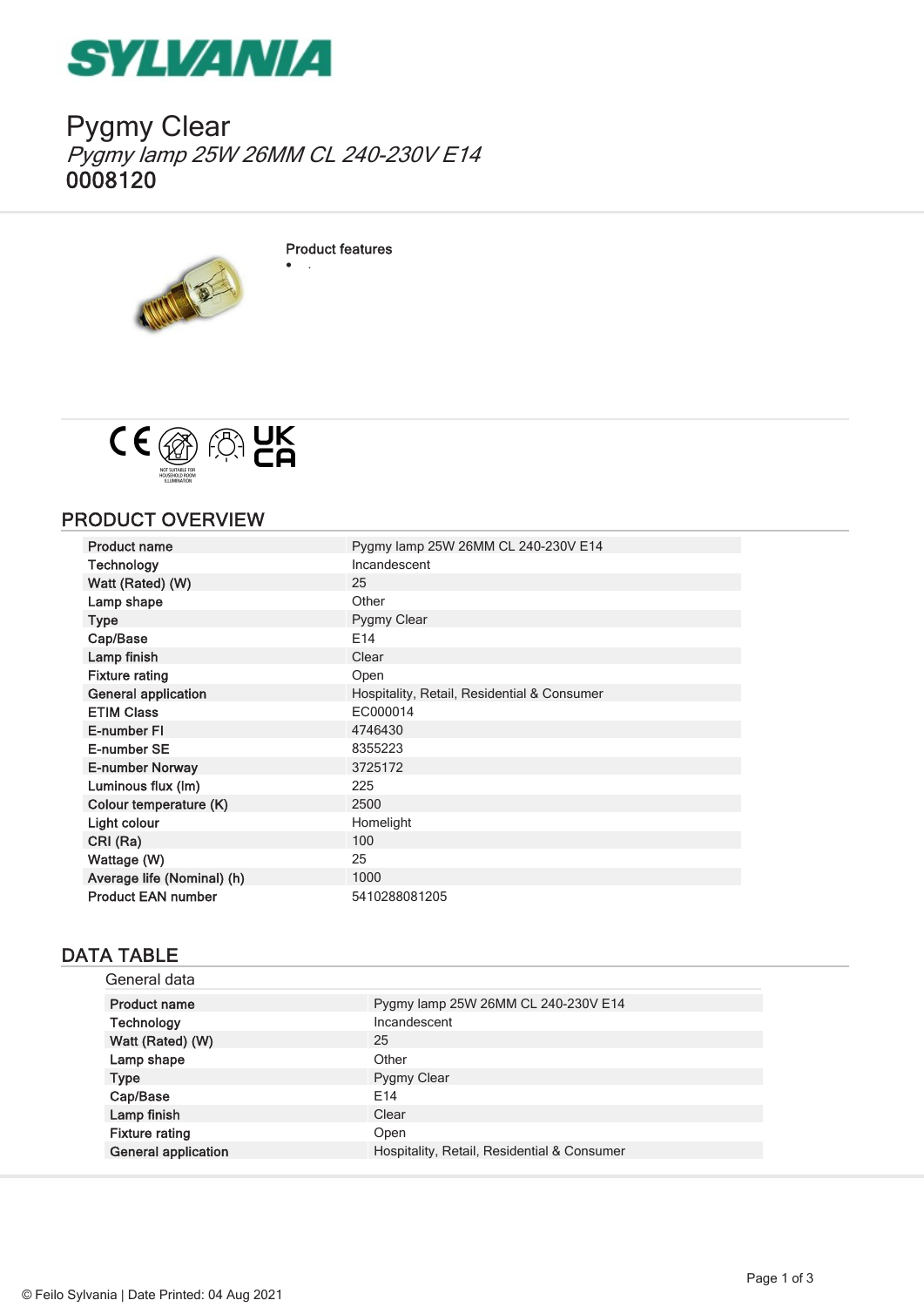# **SYLVANIA**

# Pygmy Clear Pygmy lamp 25W 26MM CL 240-230V E14 0008120

| <b>ETIM Class</b>                                                  | EC000014              |
|--------------------------------------------------------------------|-----------------------|
| E-number FI                                                        | 4746430               |
| E-number SE                                                        | 8355223               |
| E-number Norway                                                    | 3725172               |
|                                                                    |                       |
| Optical data                                                       |                       |
| Luminous flux (Im)                                                 | 225                   |
| Luminous flux (Rated) (lm)                                         | 175                   |
| Colour temperature (K)                                             | 2500                  |
| Light colour                                                       | Homelight             |
| CRI (Ra)                                                           | 100                   |
| <b>Adjustable chromaticity</b>                                     | N                     |
| Electrical data                                                    |                       |
|                                                                    |                       |
| Wattage (W)                                                        | 25                    |
| Starting time (max) (s)                                            | 0.01                  |
| Warm-up time to 60% of full light (max)<br>(s)                     | Instant full light    |
| Current (A)                                                        | 0.104                 |
| Mains voltage (V)                                                  | 230-240V <sup>~</sup> |
| Lamp power factor                                                  | 1                     |
| Control gear required                                              | No                    |
| <b>Transformer required</b>                                        | No                    |
| <b>Lamp Energy Label (class)</b>                                   | E.                    |
| kWh per 1000 hours burning time                                    | 25                    |
|                                                                    |                       |
|                                                                    |                       |
| Lifetime data                                                      |                       |
| Average life (Nominal) (h)                                         | 1000                  |
| Average life (Rated) (h)                                           | 1000                  |
|                                                                    |                       |
| Physical data                                                      |                       |
| Max. Lamp Diameter (mm) - D                                        | 26                    |
| Weight (kg)                                                        | 0.01                  |
|                                                                    |                       |
| Packaging                                                          |                       |
| Single packaging type                                              | Carton                |
| <b>Product FAN number</b>                                          | 5410288081205         |
| Packaging single length / height (cm)                              | 6.14                  |
| Packaging single width (cm)                                        | 2.64                  |
| Packaging single depth (cm)                                        | 2.7                   |
| DUN14 (inner)                                                      | 15410288081202        |
| Units per inner package                                            | 10<br>6.15            |
| Packaging inner length / height (cm)<br>Packaging inner width (cm) | 5.28                  |
| Packaging inner depth (cm)                                         | 13.52                 |
| Units per outer package                                            | 100                   |
| Packaging outer length / height (cm)                               | 27.7                  |
| Packaging outer width (cm)<br>Packaging outer depth (cm)           | 13.43<br>14.14        |